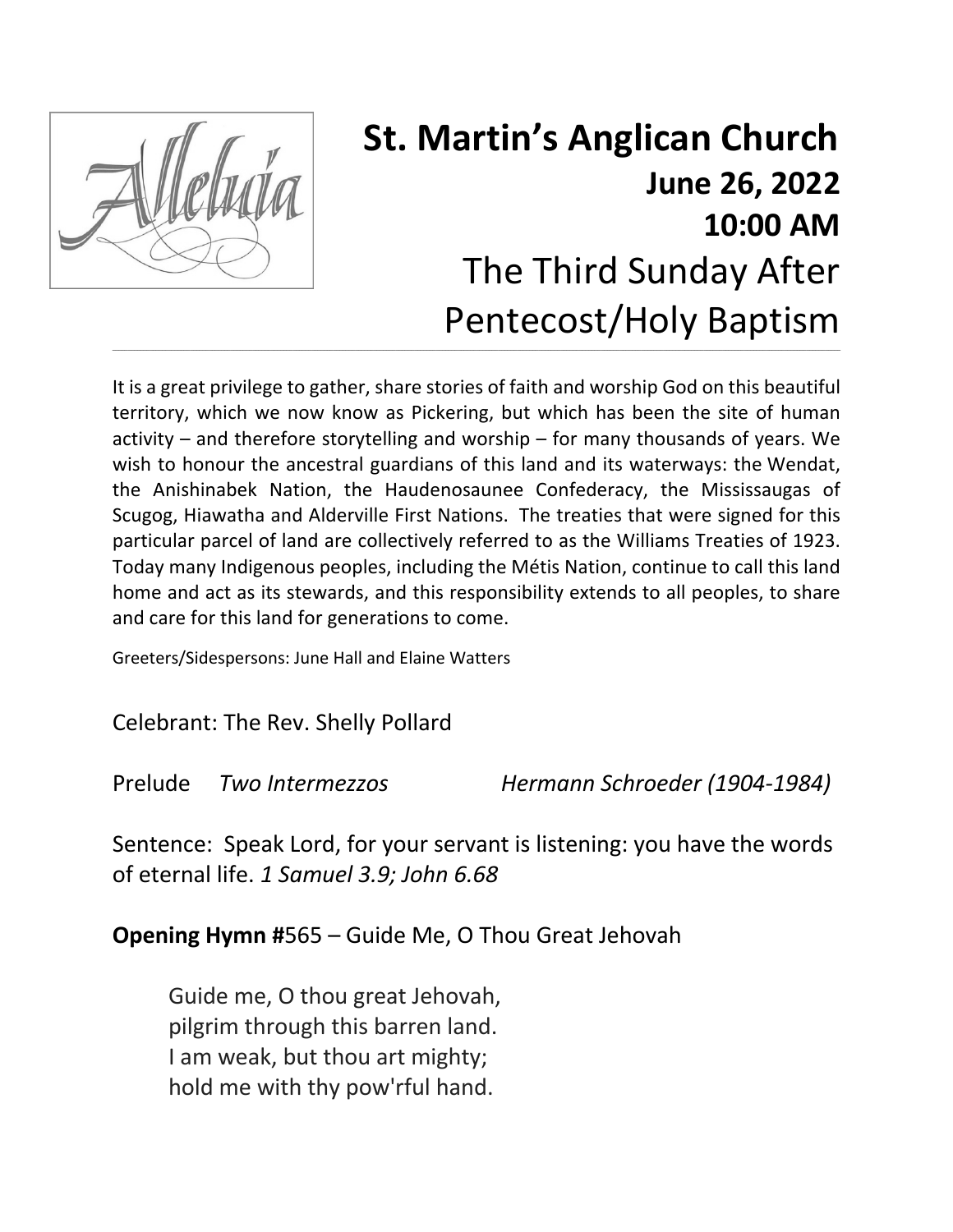Bread of heaven, bread of heaven, feed me till I want no more, feed me till I want no more.

Open now the crystal fountain whence the healing stream doth flow; let the fiery, cloudy pillar lead me all my journey through. Strong deliv'rer, strong deliv'rer, be thou still my strength and shield, be thou still my strength and shield.

When I tread the verge of Jordan, bid my anxious fears subside; death of death and hell's destruction, land me safe on Canaan's side. Songs of praises, songs of praises I will ever give to thee, I will ever give to thee.

#### **THE GATHERING OF THE COMMUNITY**

- *Celebrant* The grace of our Lord Jesus Christ. and the love of God, and the fellowship of the Holy Spirit, be with you all.
- *People* **And also with you.**

*Celebrant* Almighty God,

*All* **to you all hearts are open, all desires known, and from you no secrets are hidden.**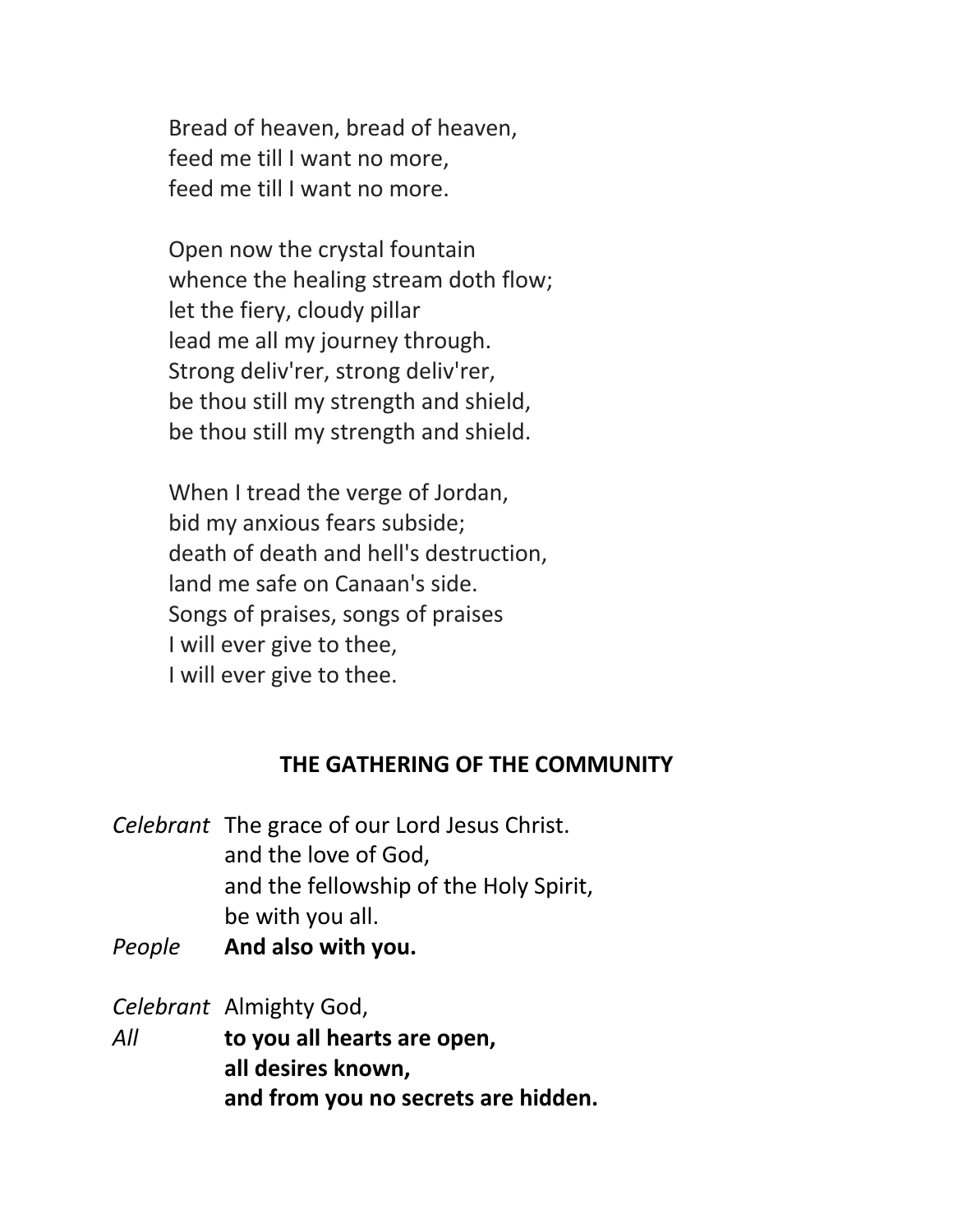**Cleanse the thoughts of our hearts by the inspiration of your Holy Spirit, that we may perfectly love you, and worthily magnify your holy name; through Christ our Lord. Amen.**

#### **Kyrie Eleison**

Lord have mercy. **Christ have mercy.**  Lord have mercy.

# **The Collect**

Almighty God, you have taught us through your Son that love fulfils the law. May we love you with all our heart, all our soul, all our mind, and all our strength, and may we love our neighbour as ourselves; through Jesus Christ our Lord, who lives and reigns with you and the Holy Spirit, one God, now and for ever. **Amen.**

# **THE PROCLAMATION OF THE WORD**

# **First Reading 2 KINGS 2:1-2, 6-14** Reader: Joe Moore

A READING FROM THE SECOND BOOK OF KINGS

Now when the Lord was about to take Elijah up to heaven by a whirlwind, Elijah and Elisha were on their way from Gilgal. Elijah said to Elisha, "Stay here; for the Lord has sent me as far as Bethel." But Elisha said, "As the Lord lives, and as you yourself live, I will not leave you."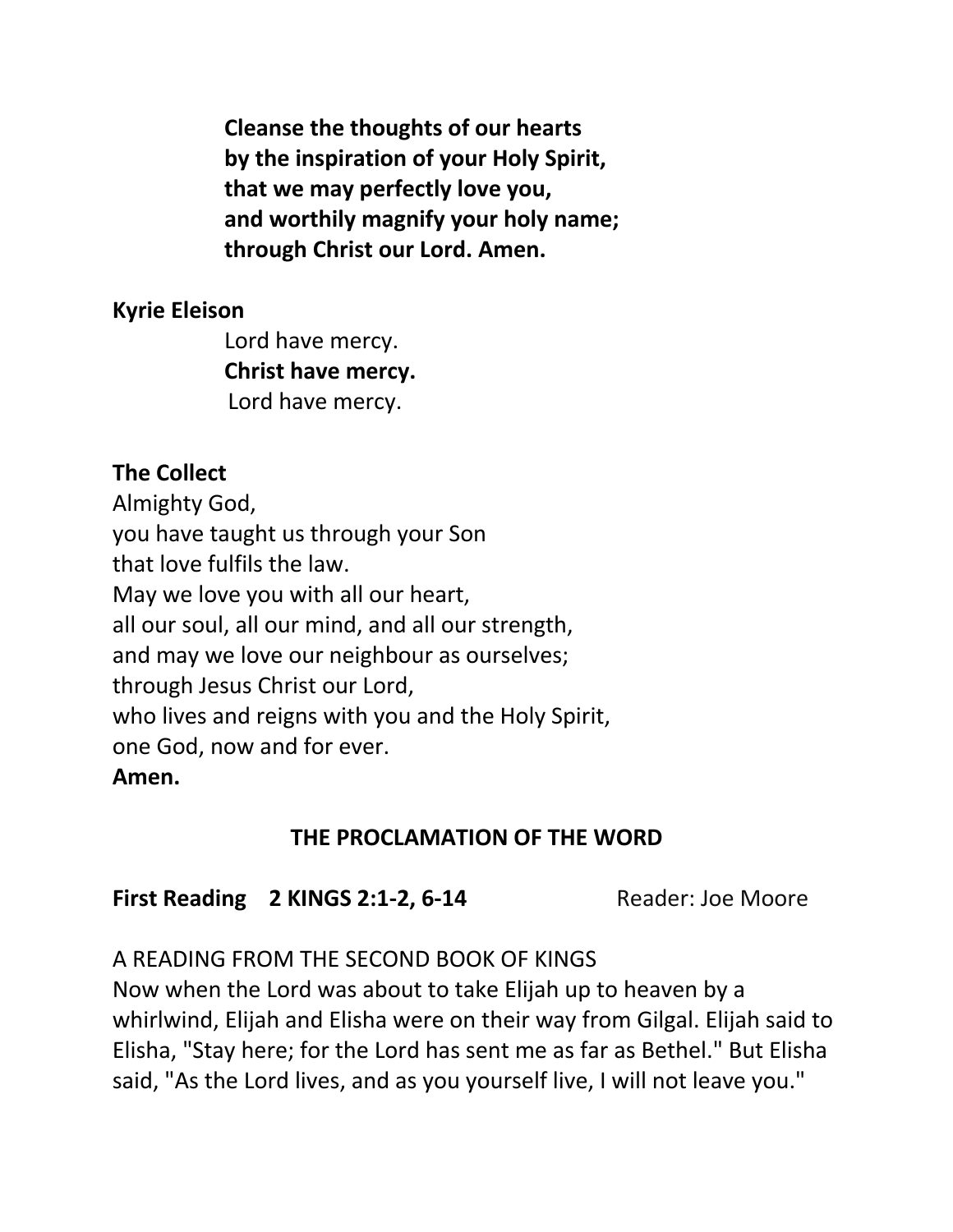So they went down to Bethel. Then Elijah said to him, "Stay here; for the Lord has sent me to the Jordan." But he said, "As the Lord lives, and as you yourself live, I will not leave you." So the two of them went on. Fifty men of the company of prophets also went, and stood at some distance from them, as they both were standing by the Jordan.

Then Elijah took his mantle and rolled it up, and struck the water; the water was parted to the one side and to the other, until the two of them crossed on dry ground. When they had crossed, Elijah said to Elisha, "Tell me what I may do for you, before I am taken from you." Elisha said, "Please let me inherit a double share of your spirit." He responded, "You have asked a hard thing; yet, if you see me as I am being taken from you, it will be granted you; if not, it will not."

As they continued walking and talking, a chariot of fire and horses of fire separated the two of them, and Elijah ascended in a whirlwind into heaven. Elisha kept watching and crying out, "Father, father! The chariots of Israel and its horsemen!"

But when he could no longer see him, he grasped his own clothes and tore them in two pieces. He picked up the mantle of Elijah that had fallen from him, and went back and stood on the bank of the Jordan. He took the mantle of Elijah that had fallen from him, and struck the water, saying, "Where is the Lord, the God of Elijah?" When he had struck the water, the water was parted to the one side and to the other, and Elisha went over.

The Word of the Lord. **Thanks be to God.**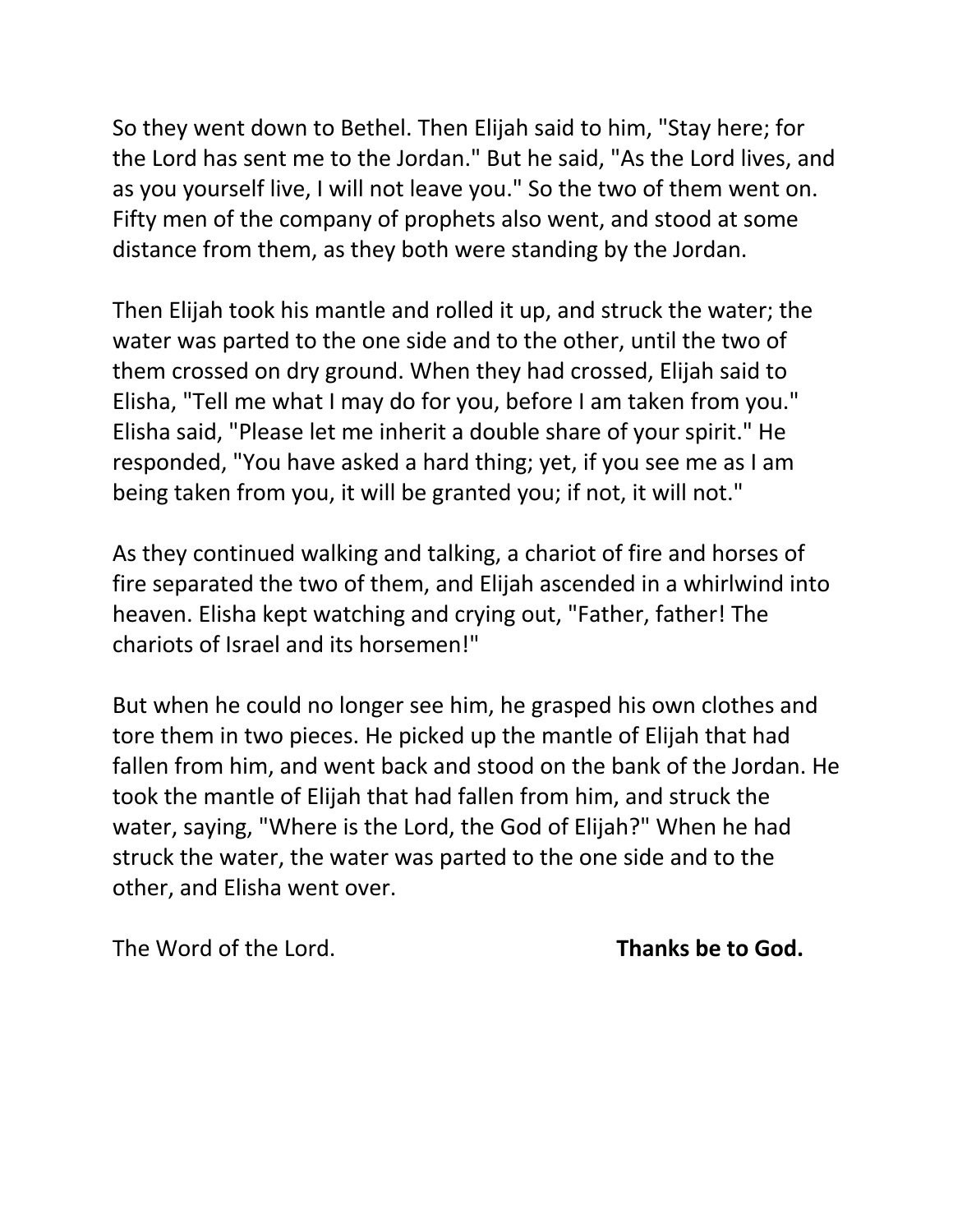# **Psalm 77:1-2, 11-20 (Said by All)**

I will cry aloud to God; I will cry aloud, and he will hear me.

In the day of my trouble I sought the Lord; my hands were stretched out by night and did not tire; I refused to be comforted. I will remember the works of the Lord, and call to mind your wonders of old time.

I will meditate on all your acts and ponder your mighty deeds.

Your way, O God, is holy; who is so great a god as our God?

You are the God who works wonders and have declared your power among the peoples.

By your strength you have redeemed your people, the children of Jacob and Joseph.

The waters saw you, O God; the waters saw you and trembled; the very depths were shaken.

The clouds poured out water; the skies thundered; your arrows flashed to and fro;

The sound of your thunder was in the whirlwind; your lightnings lit up the world; the earth trembled and shook.

Your way was in the sea, and your paths in the great waters, yet your footsteps were not seen.

You led your people like a flock by the hand of Moses and Aaron.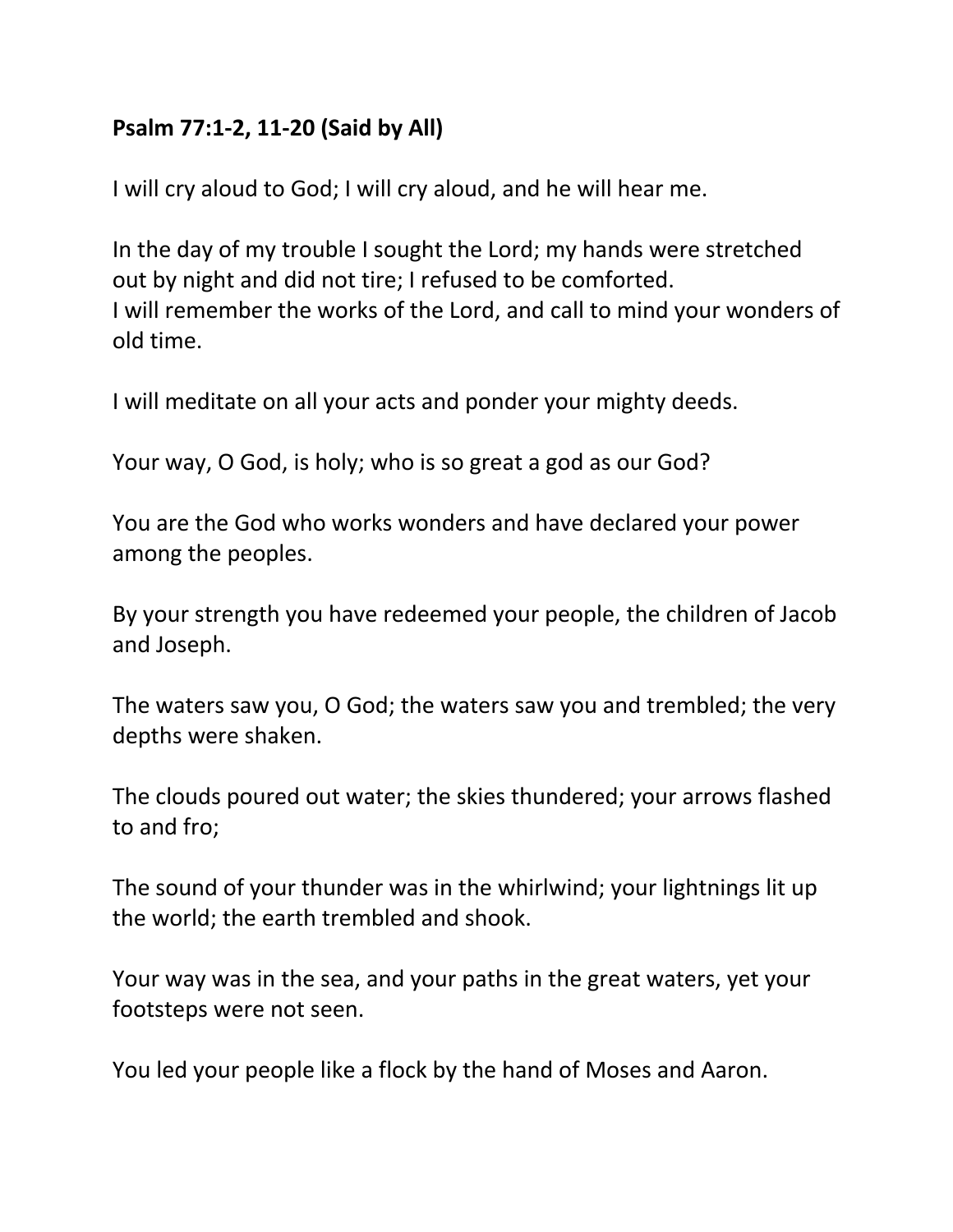## **Second Reading GALATIANS 5:1, 13-25**

### A READING FROM THE LETTER OF PAUL TO THE GALATIANS

For freedom Christ has set us free. Stand firm, therefore, and do not submit again to a yoke of slavery. For you were called to freedom, brothers and sisters; only do not use your freedom as an opportunity for self-indulgence, but through love become slaves to one another. For the whole law is summed up in a single commandment, "You shall love your neighbour as yourself." If, however, you bite and devour one another, take care that you are not consumed by one another. Live by the Spirit, I say, and do not gratify the desires of the flesh. For what the flesh desires is opposed to the Spirit, and what the Spirit desires is opposed to the flesh; for these are opposed to each other, to prevent you from doing what you want. But if you are led by the Spirit, you are not subject to the law. Now the works of the flesh are obvious: fornication, impurity, licentiousness, idolatry, sorcery, enmities, strife, jealousy, anger, quarrels, dissensions, factions, envy, drunkenness, carousing, and things like these. I am warning you, as I warned you before: those who do such things will not inherit the kingdom of God. By contrast, the fruit of the Spirit is love, joy, peace, patience, kindness, generosity, faithfulness, gentleness, and self-control. There is no law against such things. And those who belong to Christ Jesus have crucified the flesh with its passions and desires. If we live by the Spirit, let us also be guided by the Spirit.

The Word of the Lord. **Thanks be to God.**

*Please stand for the Gospel.*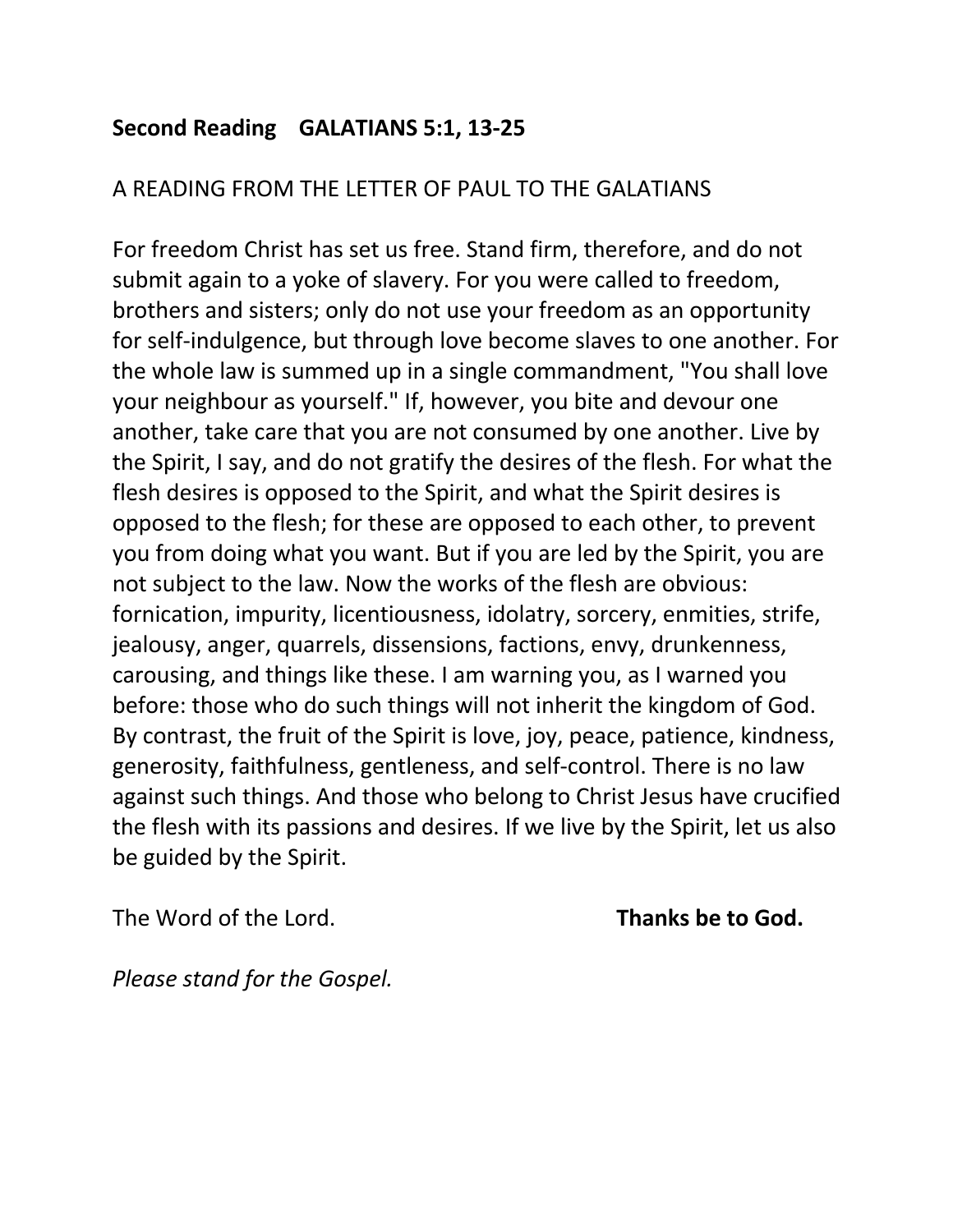# **Gospel Reading LUKE 9:51-62**

*Reader* The Lord be with you.

*People* **And also with you.** 

*Reader* The Holy Gospel of our Lord Jesus Christ according to Saint Luke.

*People* **Glory to you, Lord Jesus Christ.**

When the days drew near for Jesus to be taken up, he set his face to go to Jerusalem. And he sent messengers ahead of him. On their way they entered a village of the Samaritans to make ready for him; but they did not receive him, because his face was set toward Jerusalem. When his disciples James and John saw it, they said, "Lord, do you want us to command fire to come down from heaven and consume them?" But he turned and rebuked them. Then they went on to another village. As they were going along the road, someone said to him, "I will follow you wherever you go." And Jesus said to him, "Foxes have holes, and birds of the air have nests; but the Son of Man has nowhere to lay his head." To another he said, "Follow me." But he said, "Lord, first let me go and bury my father." But Jesus said to him, "Let the dead bury their own dead; but as for you, go and proclaim the kingdom of God." Another said, "I will follow you, Lord; but let me first say farewell to those at my home." Jesus said to him, "No one who puts a hand to the plow and looks back is fit for the kingdom of God."

The Gospel of Christ.

*People* **Praise to you, Lord Jesus Christ.**

**Homily** The Rev. Shelly Pollard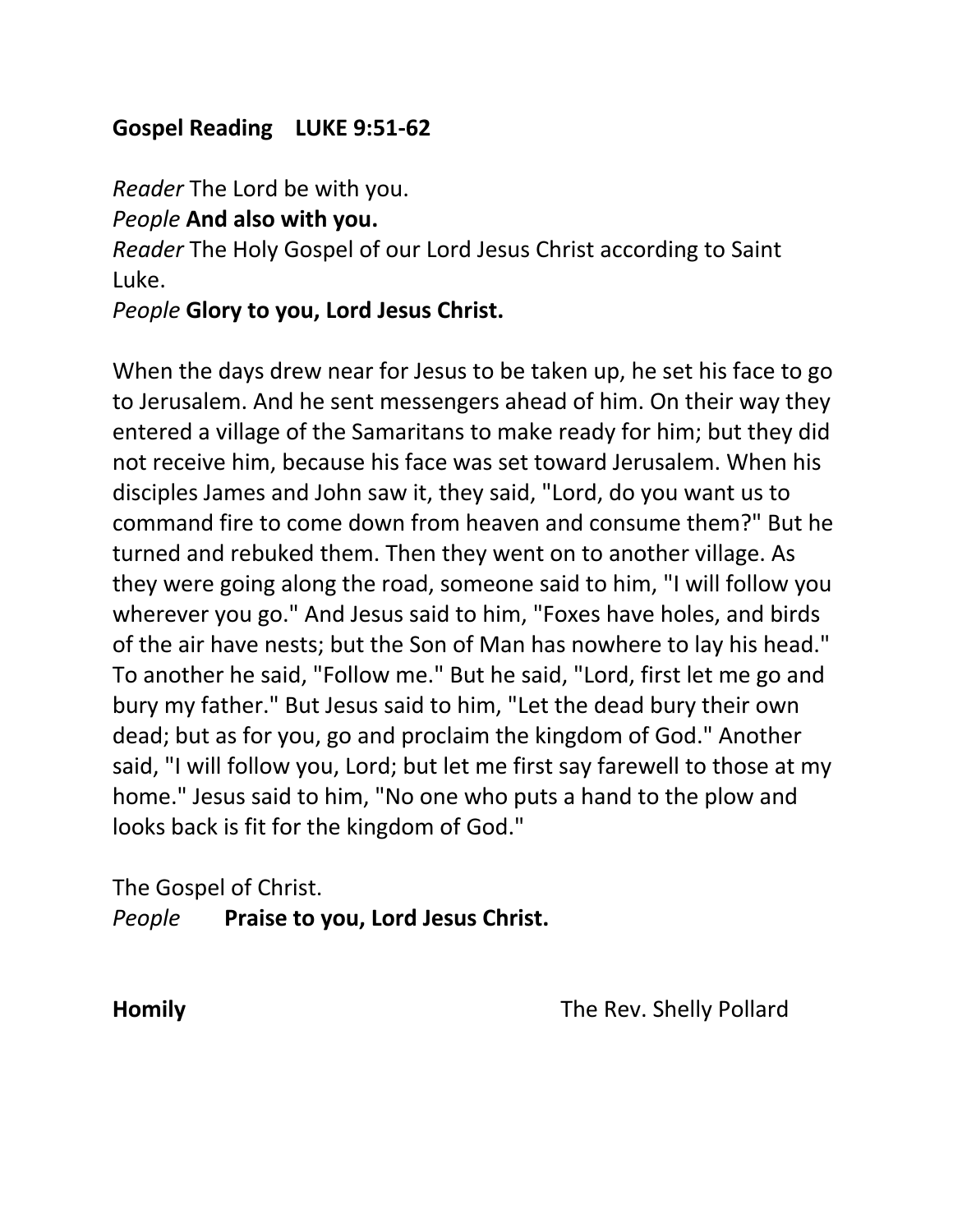# **Holy Baptism**

**Hymn** #546 vs. 1, 5, 6 - God Moves in a Mysterious Way

God moves in a mysterious way His wonders to perform He plants his footsteps In the sea and rides upon the storm

His purpose will ripen fast, unfolding every hour; the bud may have a bitter taste, but sweet will be the flower.

Blind unbelief is sure to err and scan his work in vain; God is his own interpreter and he will make it plain.

### **Presentation & Examination of the Candidate**

*Celebrant* The candidates for Holy Baptism will now be presented.

*Parents and* 

- *sponsors* We present *Lilah Ann/Charlotte Rose/Reese Jacqueline* to receive the sacrament of baptism.
- *Celebrant* Will you be responsible for seeing that the child you present is nurtured in the faith and life of the Christian community?

*Parents and* 

*sponsors* I will, with God's help.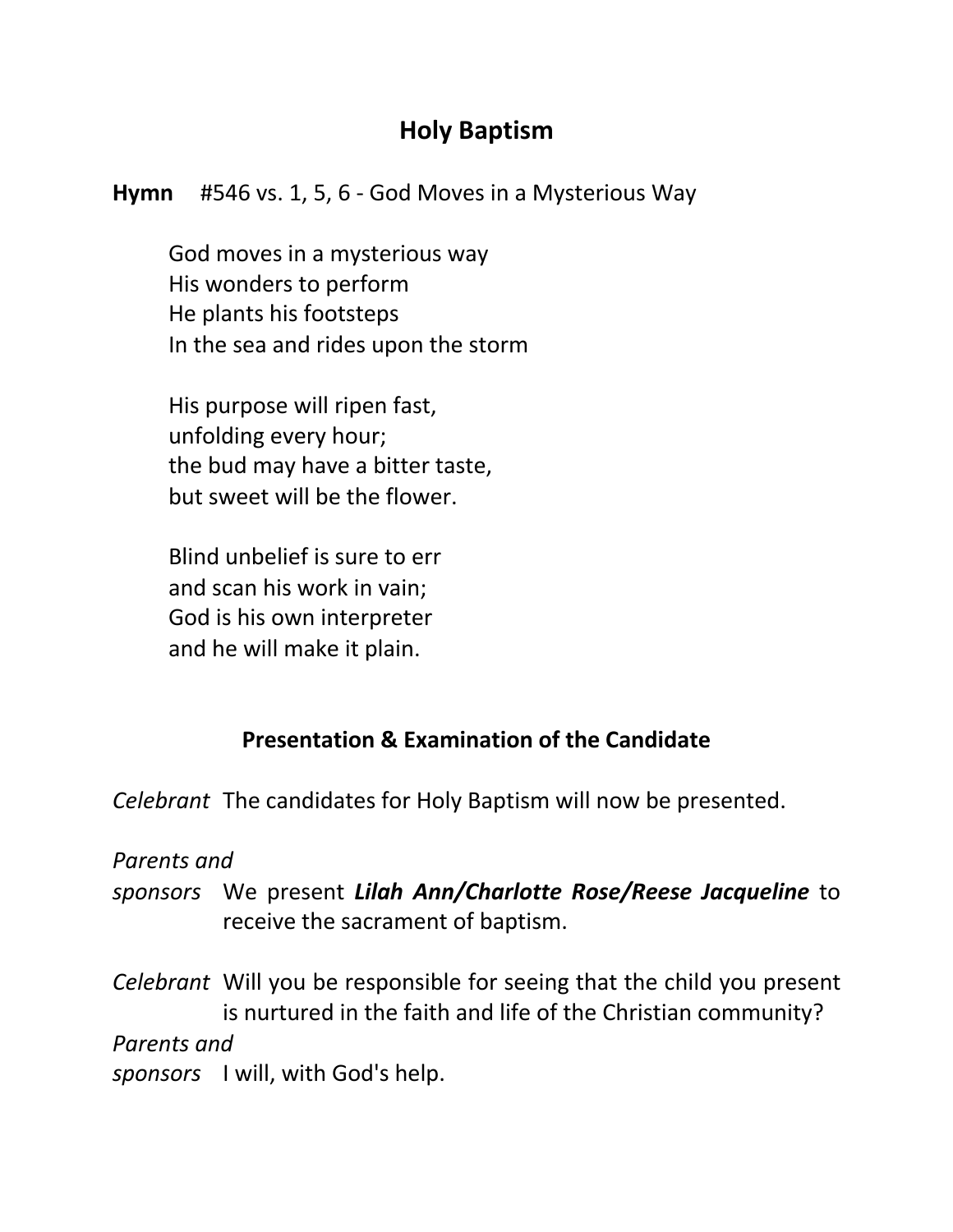*Celebrant* Will you by your prayers and witness help this child to grow into the full stature of Christ?

*Parents and* 

*sponsors* I will, with God's help.

*Celebrant* Do you renounce Satan and all the spiritual forces of wickedness that rebel against God?

*Parents and* 

*sponsors* I renounce them.

*Celebrant* Do you renounce the evil powers of this world which corrupt and destroy the creatures of God?

*Parents and* 

- *sponsors* I renounce them.
- *Celebrant* Do you renounce all sinful desires that draw you from the love of God?

*Parents and*

*sponsors* I renounce them.

### **Prayers for the Candidates**

- *Celebrant* Let us now pray for *Lilah, Charlotte, and Reese,* who are to receive the sacrament of new birth.
- Prayers **Intercessor: Selwyn Newton**
- Leader Deliver them, O Lord, from the way of sin and death.
- *People* **Lord, hear our prayer**.
- Leader Open their hearts to your grace and truth.
- *People* **Lord, hear our prayer***.*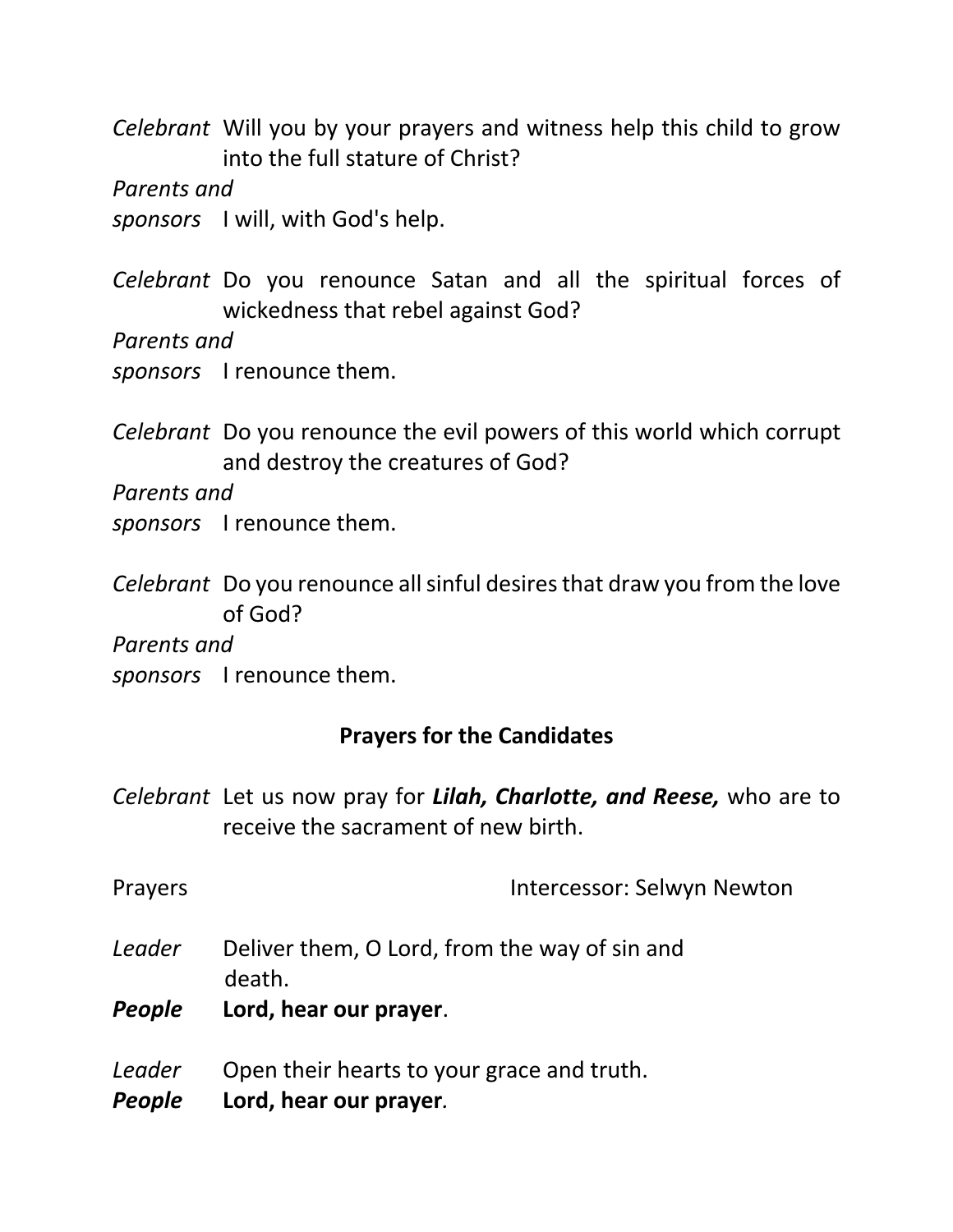*Leader* Fill them with your holy and life-giving Spirit.

*People* **Lord, hear our prayer**.

Leader Teach them to love others in the power of the Spirit. *People* **Lord, hear our prayer***.*

Leader Send them into the world in witness to your love. *People* **Lord, hear our prayer.**

Leader Bring them to the fullness of your peace and glory.

### *People* **Lord, hear our prayer.**

*Leader* Grant, O Lord, that all who are baptized into the death of Jesus Christ your Son may live in the power of his resurrection and look for him to come again in glory; who lives and reigns now and for ever. **Amen.**

# **Thanksgiving over the Water**

*Celebrant* The Lord be with you.

*People* **And also with you.**

*Celebrant* Let us give thanks to the Lord our God.

# *People* **It is right to give our thanks and praise.**

*Celebrant* We thank you, Almighty God, for the gift of water. Over water the Holy Spirit moved in the beginning of creation. Through water you led the children of Israel out of their bondage in Egypt into the land of promise. In water your Son Jesus received the baptism of John and was anointed by the Holy Spirit as the Messiah, the Christ, to lead us, through his death and resurrection, from the bondage of sin into everlasting life.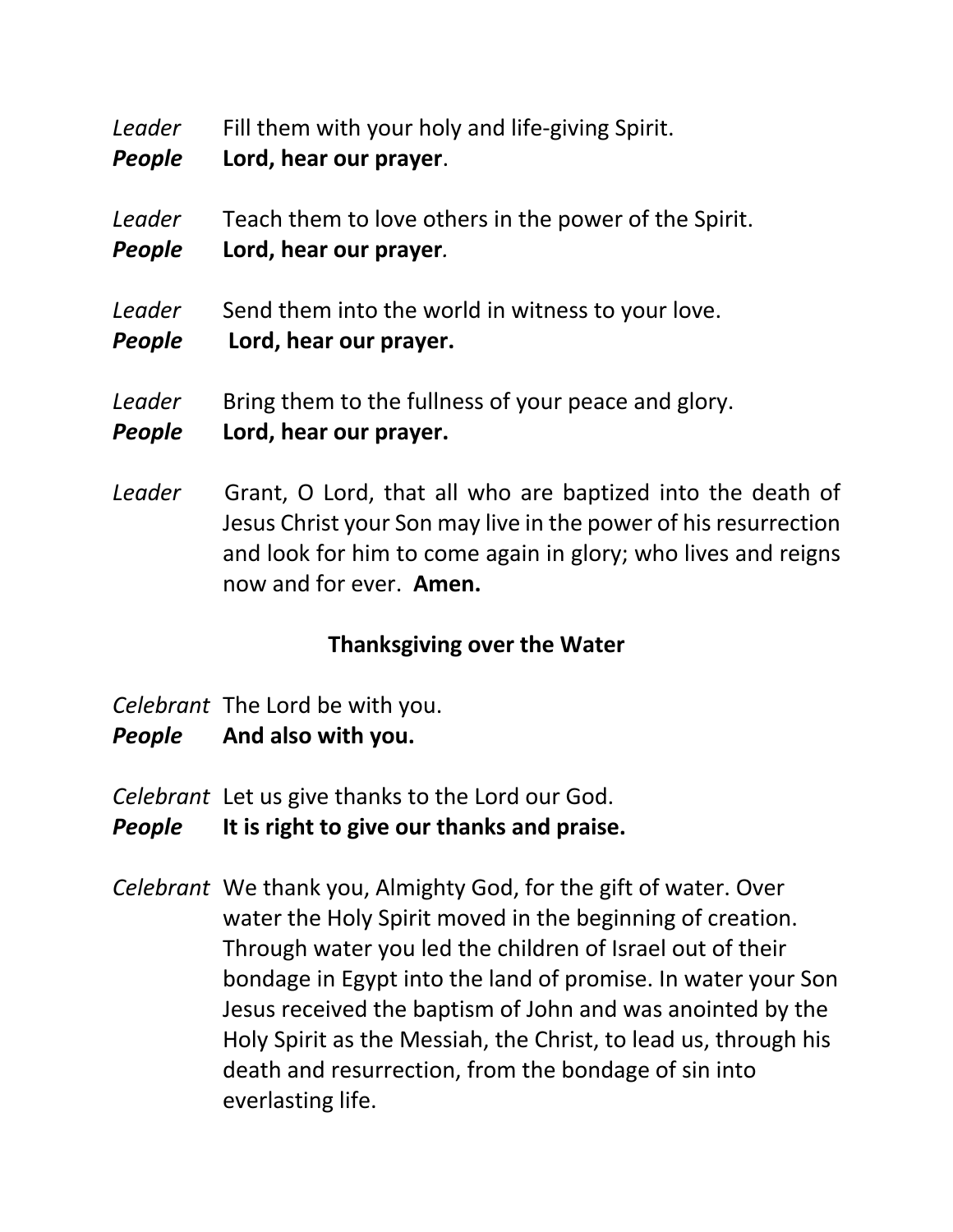We thank you, Father, for the water of baptism. In it we are buried with Christ in his death. By it we share in his resurrection. Through it we are reborn by the Holy Spirit.

Therefore in joyful obedience to your Son, we bring into his fellowship those who come to him in faith, baptizing them in the name of the Father, and of the Son, and of the Holy Spirit.

Now sanctify this water by the power of your Holy Spirit, that those who are here cleansed from sin and born again, may continue for ever in the risen life of Jesus Christ our Saviour.

To him, to you, and to the Holy Spirit, be all honour and glory, now and for ever. **Amen.**

*Celebrant* Let us join with those who are committing themselves to Christ and renew our own baptismal covenant.

#### **The Baptismal Covenant**

- *Celebrant* Do you believe in God the Father?
- *People* **I believe in God, The Father almighty, creator of heaven and earth.**

Celebrant Do you believe in Jesus Christ, the Son of God?

**People I believe in Jesus Christ, his only Son, our Lord. He was conceived by the power of the Holy Spirit and born of the Virgin Mary.**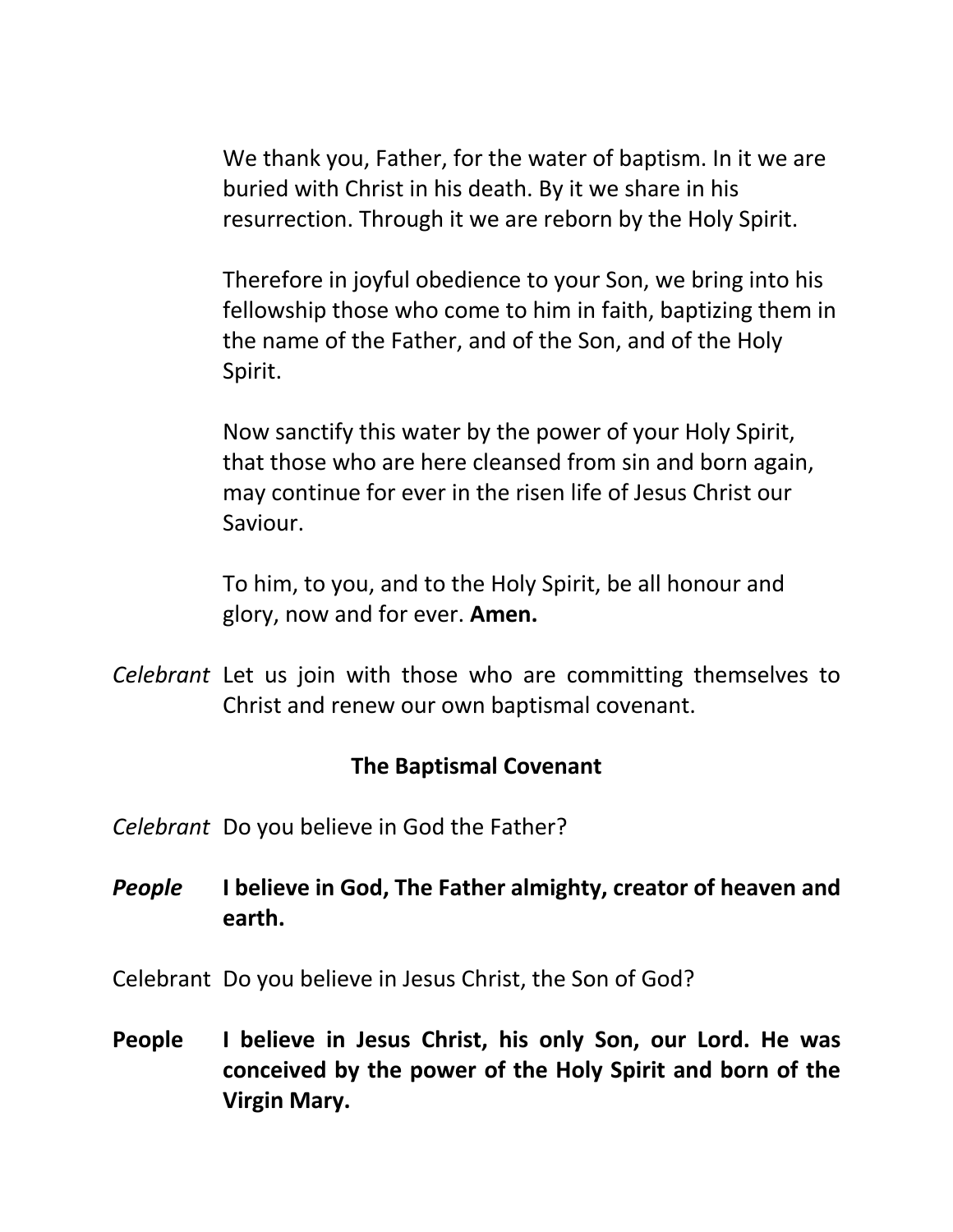**He suffered under Pontius Pilate, was crucified, died, and was buried. He descended to the dead. On the third day he rose again. He ascended into heaven, and is seated at the right hand of the Father. He will come again to judge the living and the dead.** 

*Celebrant* Do you believe in God the Holy Spirit?

- *People* **I believe in God the Holy Spirit, the holy catholic Church, the communion of saints, the forgiveness of sins, the resurrection of the body, and the life everlasting.**
- *Celebrant* Will you continue in the apostles' teaching and fellowship, in the breaking of bread, and in the prayers?
- *People* **I will, with God's help.**
- *Celebrant* Will you persevere in resisting evil and, whenever you fall into sin, repent and return to the Lord?
- *People* **I will, with God's help.**
- *Celebrant* Will you proclaim by word and example the good news of God in Christ?
- *People* **I will, with God's help.**
- *Celebrant* Will you seek and serve Christ in all persons, loving your neighbour as yourself?
- *People* **I will, with God's help.**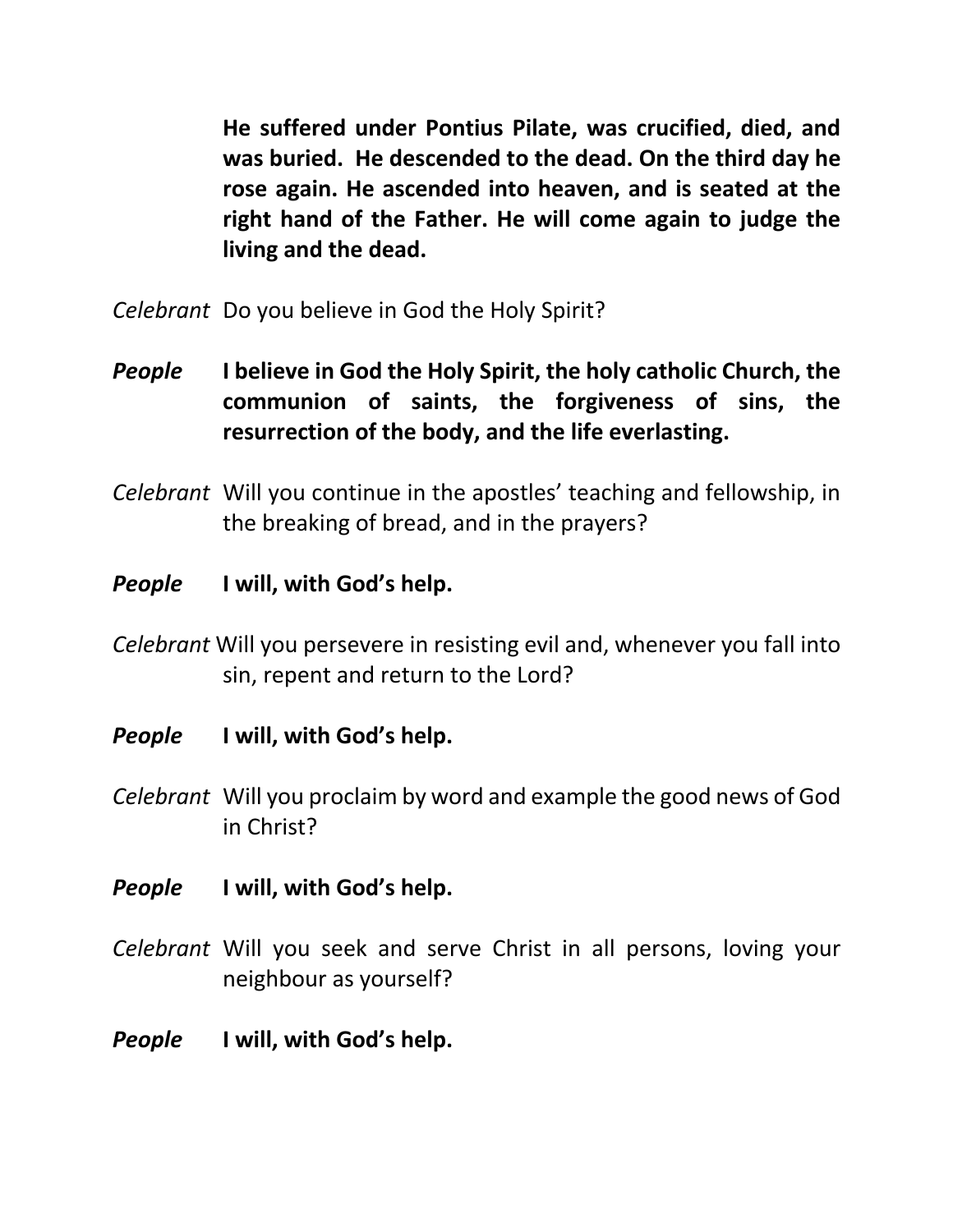- *Celebrant* Will you strive for justice and peace among all people, and respect the dignity of every human being?
- *People* **I will, with God's help.**
- *Celebrant* Will you strive to safeguard the integrity of God's creation, and respect, sustain and renew the life of the Earth?
- *People* **I will, with God's help.**

# **The Baptism**

*Lilah is presented by name to the celebrant, who then pours water upon her, saying,*

*Lilah,* I baptize you in the name of the Father, and of the Son, and of the Holy Spirit. **Amen.**

*The celebrant makes the sign of the cross on Lilah's forehead, saying,*

I sign you with the cross, and mark you as Christ's own for ever.

 $\overline{\phantom{a}}$ 

 $\overline{\phantom{a}}$ 

*Charlotte is presented by name to the celebrant, who then pours water upon her, saying,*

*Charlotte,* I baptize you in the name of the Father, and of the Son, and of the Holy Spirit. **Amen.**

*The celebrant makes the sign of the cross on Charlotte'sforehead, saying,*

I sign you with the cross, and mark you as Christ's own for ever.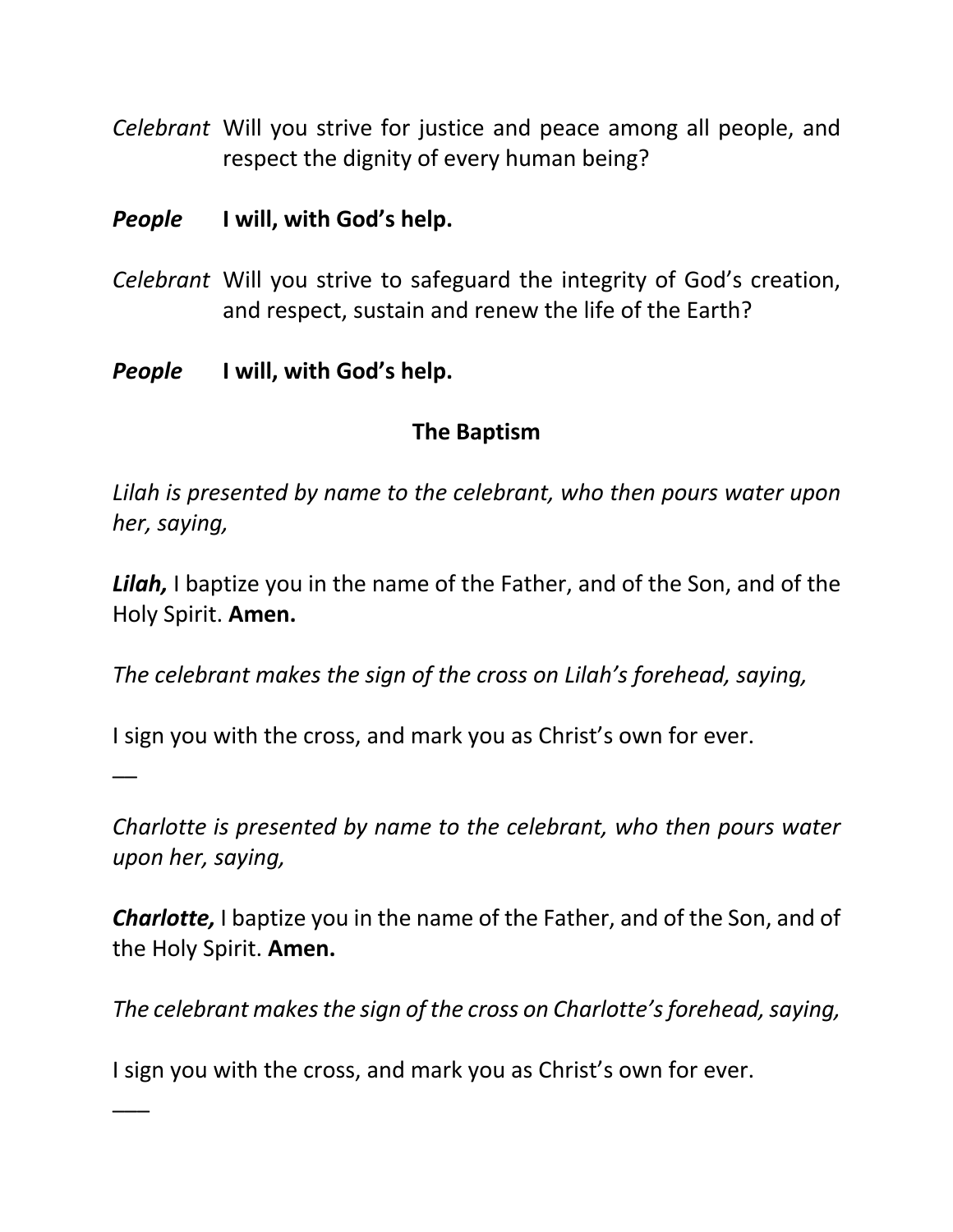*Reese is presented by name to the celebrant, who then pours water upon her, saying,*

*Reese,* I baptize you in the name of the Father, and of the Son, and of the Holy Spirit. **Amen.**

*The celebrant makes the sign of the cross on Reese's forehead, saying,* I sign you with the cross, and mark you as Christ's own for ever.

*The celebrant, at a place in the full sight of the congregation, prays over the newly baptized, saying,*

Heavenly Father, we thank you that by water and the Holy Spirit you have bestowed upon these your servants Lilah, Charlotte, and Reese, the forgiveness of sin, and have raised them to the new life of grace. Sustain them, O Lord, in your Holy Spirit. Give them an inquiring and discerning heart, the courage to will and to persevere, a spirit to know and to love you, and the gift of joy and wonder in all your works. Amen.

# **The Giving of the Light**

*\_\_\_*

*The celebrant gives the newly baptized a lighted candle, saying,* Receive the light of Christ, to show that you have passed from darkness to light.

*When the newly baptized has received the candle, the people say,* **Let your light so shine before others that they may see your good works and glorify your Father in heaven.**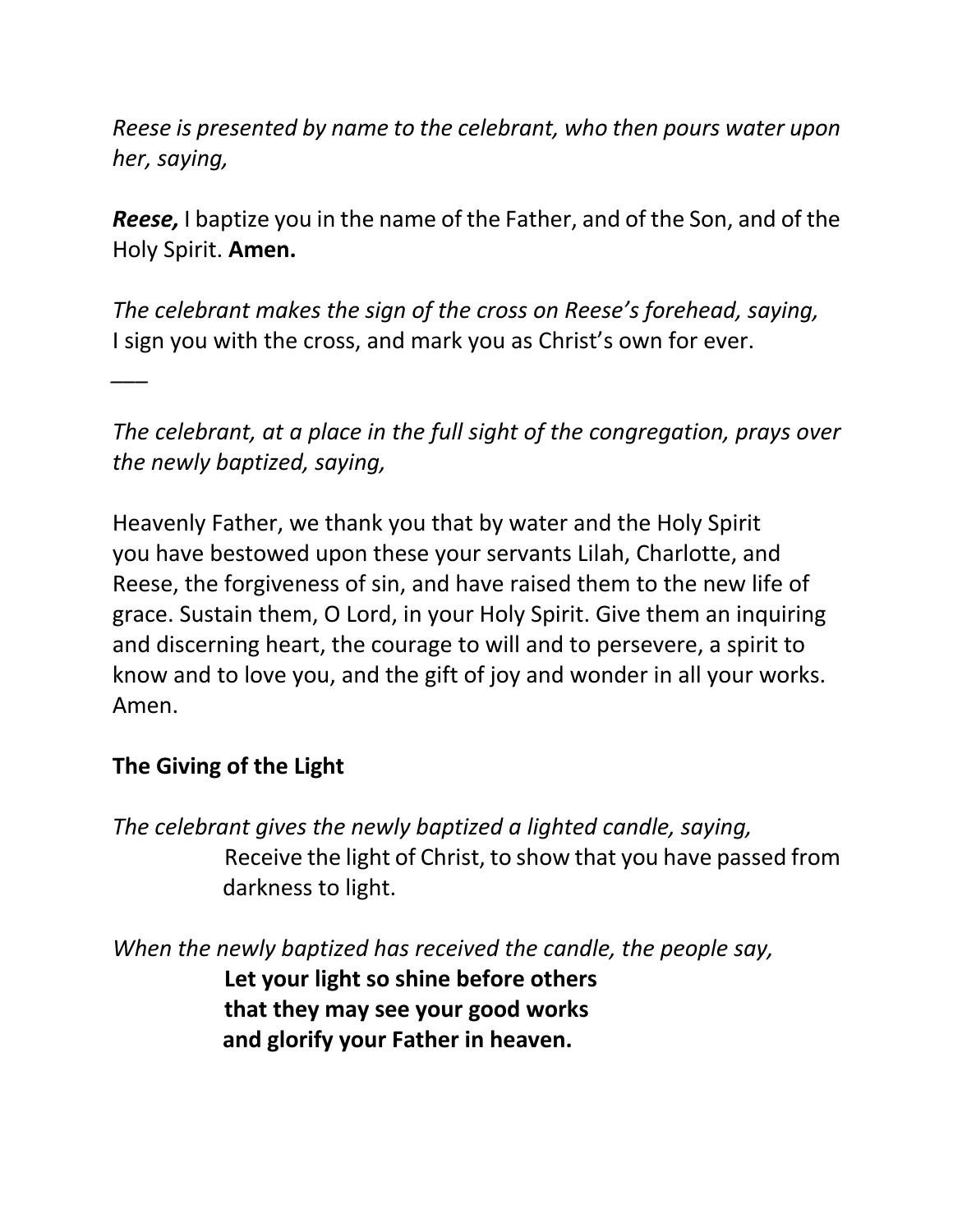*Celebrant* Let us welcome the newly baptized.

*People* **We receive you into the household of God. Confess the faith of Christ crucified, proclaim his resurrection, and share with us in his eternal priesthood.**

### **The Peace**

*Celebrant* The peace of the Lord be always with you. *People* **And also with you**.

**Offertory Hymn** #478 vs. 1, 3, 4– Almighty God, Thy Word is Cast

Almighty God, thy word is cast Like seed into the ground Now let the dew of heaven descend And righteous fruits abound.

Let not the world's deceitful cares the rising plant destroy: but let it yield a hundred-fold the fruits of peace and joy.

Oft as the precious seed is sown, thy quickening grace bestow, that all whose souls the truth receive its saving power may know.

#### **Prayer over the Gifts**

*Celebrant* God of wisdom, receive all we offer you this day. Enrich our lives with the gifts of your Spirit,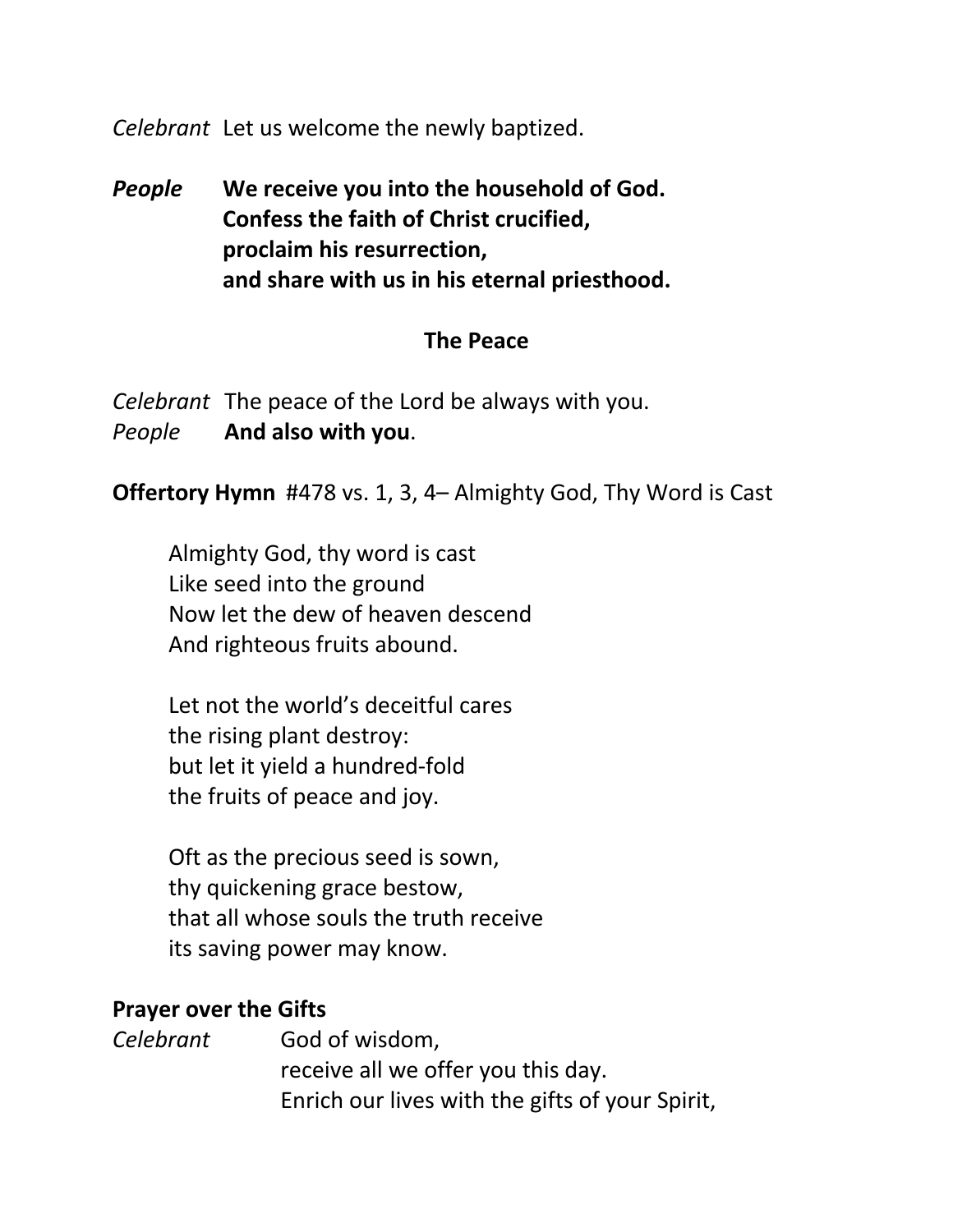that we may follow the way of our Lord Jesus Christ, and serve one another in freedom. We ask this in his name. **Amen.**

# **THE CELEBRATION OF THE EUCHARIST**

#### **Eucharistic Prayer 2**

*Celebrant* The Lord be with you.

#### **And also with you.**

*Celebrant* Lift up your hearts.

#### **We lift them to the Lord.**

*Celebrant* Let us give thanks to the Lord our God.

#### **It is right to give our thanks and praise.**

*Celebrant* We give you thanks and praise, almighty God, through your beloved Son, Jesus Christ, our Saviour and Redeemer. He is your living Word, through whom you have created all things.

> By the power of the Holy Spirit he took flesh of the Virgin Mary and shared our human nature. He lived and died as one of us, to reconcile us to you, the God and Father of all.

In fulfilment of your will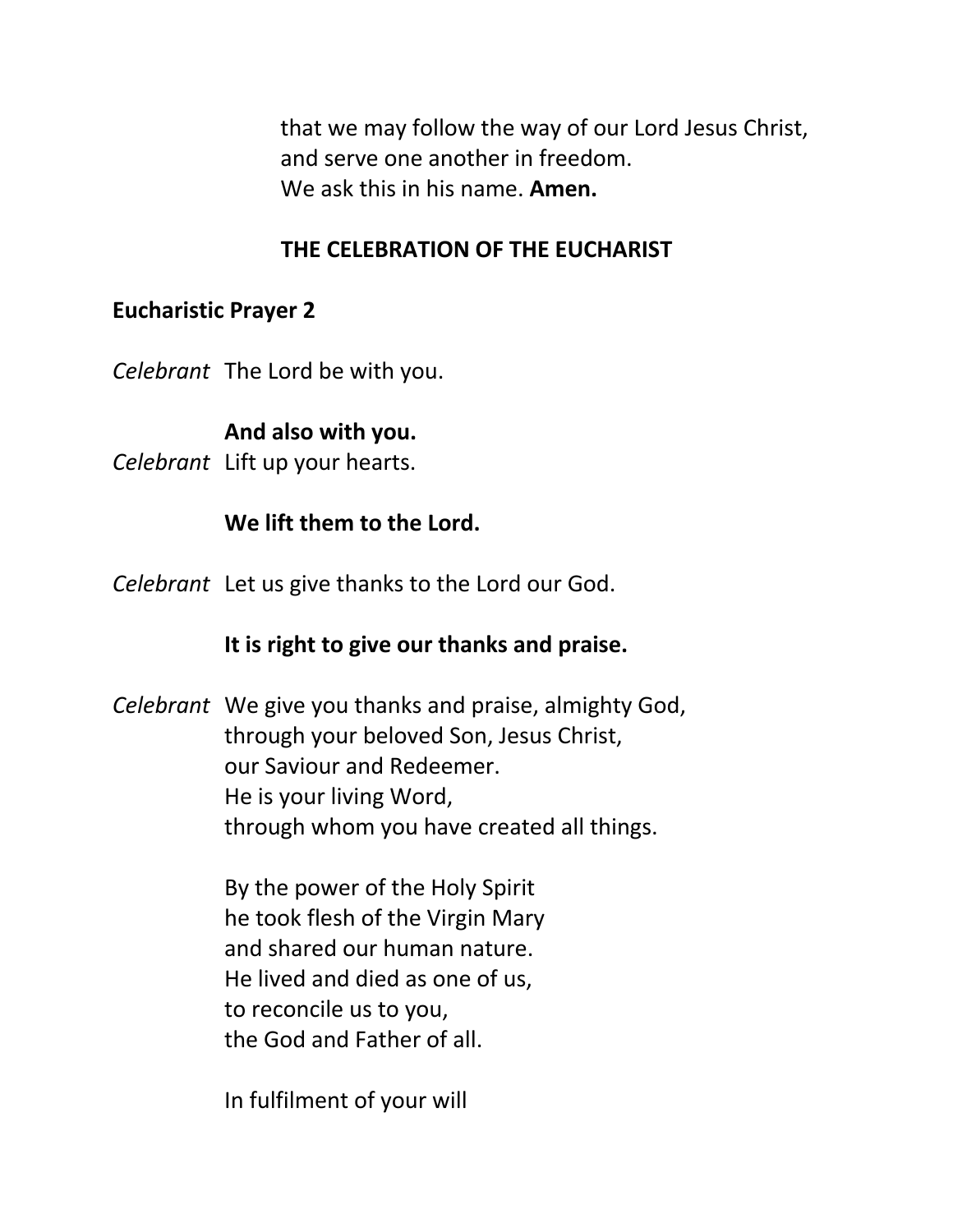he stretched out his hands in suffering, to bring release to those who place their hope in you; and so he won for you a holy people.

He chose to bear our griefs and sorrows, and to give up his life on the cross, that he might shatter the chains of evil and death, and banish the darkness of sin and despair.

By his resurrection he brings us into the light of your presence. Now with all creation we raise our voices to proclaim the glory of your name.

*All (sung)*

**Holy, holy, holy Lord, God of power and might***.* **Heaven and earth are full of your glory. Hosanna in the highest, hosanna in the highest.**

# **Blessed is he who comes in the name of the Lord. Hosanna in the highest, hosanna in the highest.**

*Celebrant* Holy and gracious God,

accept our praise, through your Son our Saviour Jesus Christ; who on the night he was handed over to suffering and death, took bread and gave you thanks, saying, "Take, and eat: this is my body which is broken for you."

In the same way he took the cup,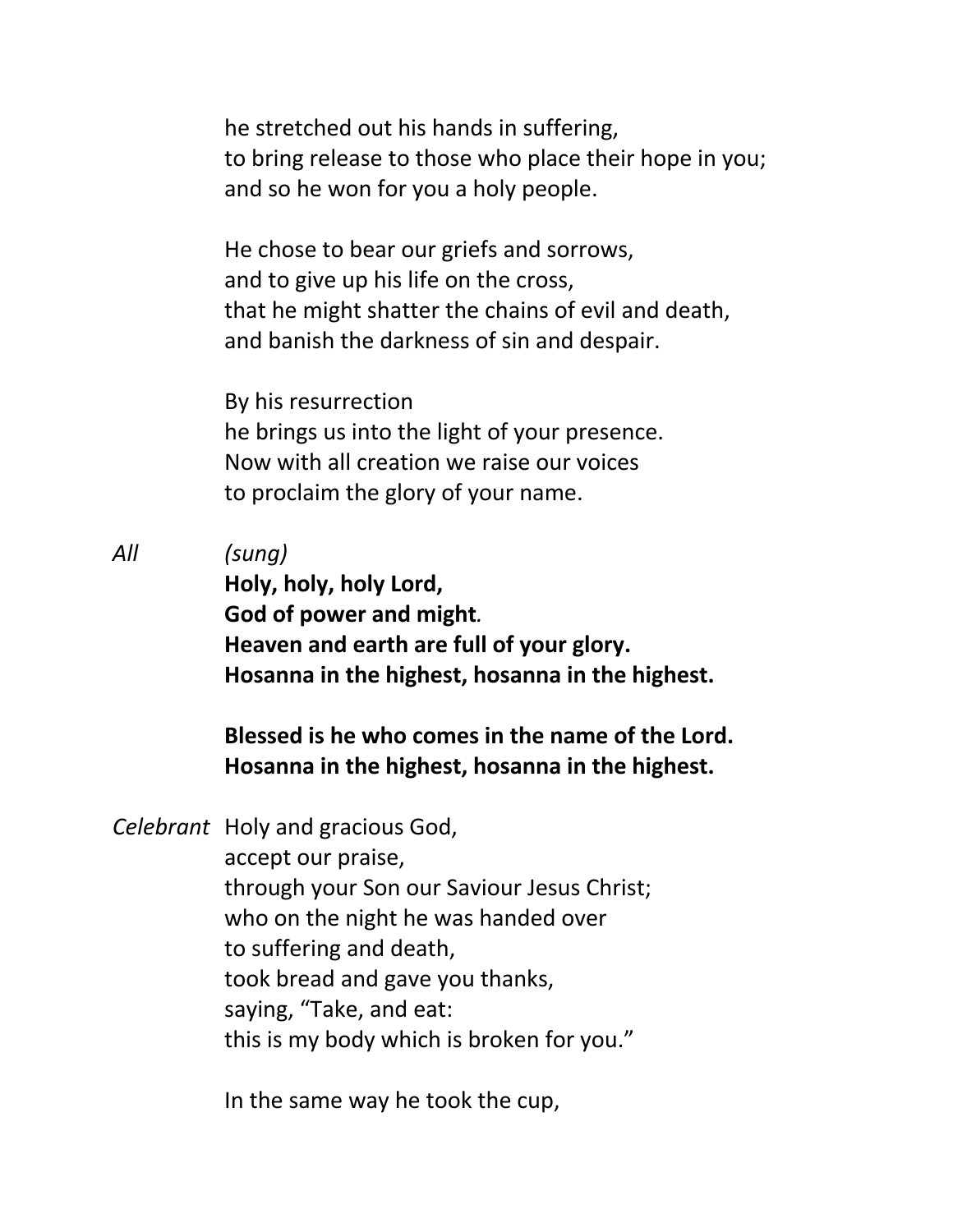saying, "This is my blood which is shed for you. When you do this, you do it in memory of me."

Remembering, therefore, his death and resurrection, we offer you this bread and this cup, giving thanks that you have made us worthy to stand in your presence and serve you.

We ask you to send your Holy Spirit upon the offering of your holy Church.

Gather into one all who share in these sacred mysteries, filling them with the Holy Spirit and confirming their faith in the truth, that together we may praise you and give you glory through your Servant, Jesus Christ.

All glory and honour are yours, Father and Son, with the Holy Spirit in the holy Church, now and for ever*.* **Amen.**

- *Celebrant* And now, as our Saviour Christ has taught us, we are bold to say,
- *All* **Our Father, who art in heaven hallowed be thy name, thy kingdom come, thy will be done, on earth as it is in heaven.**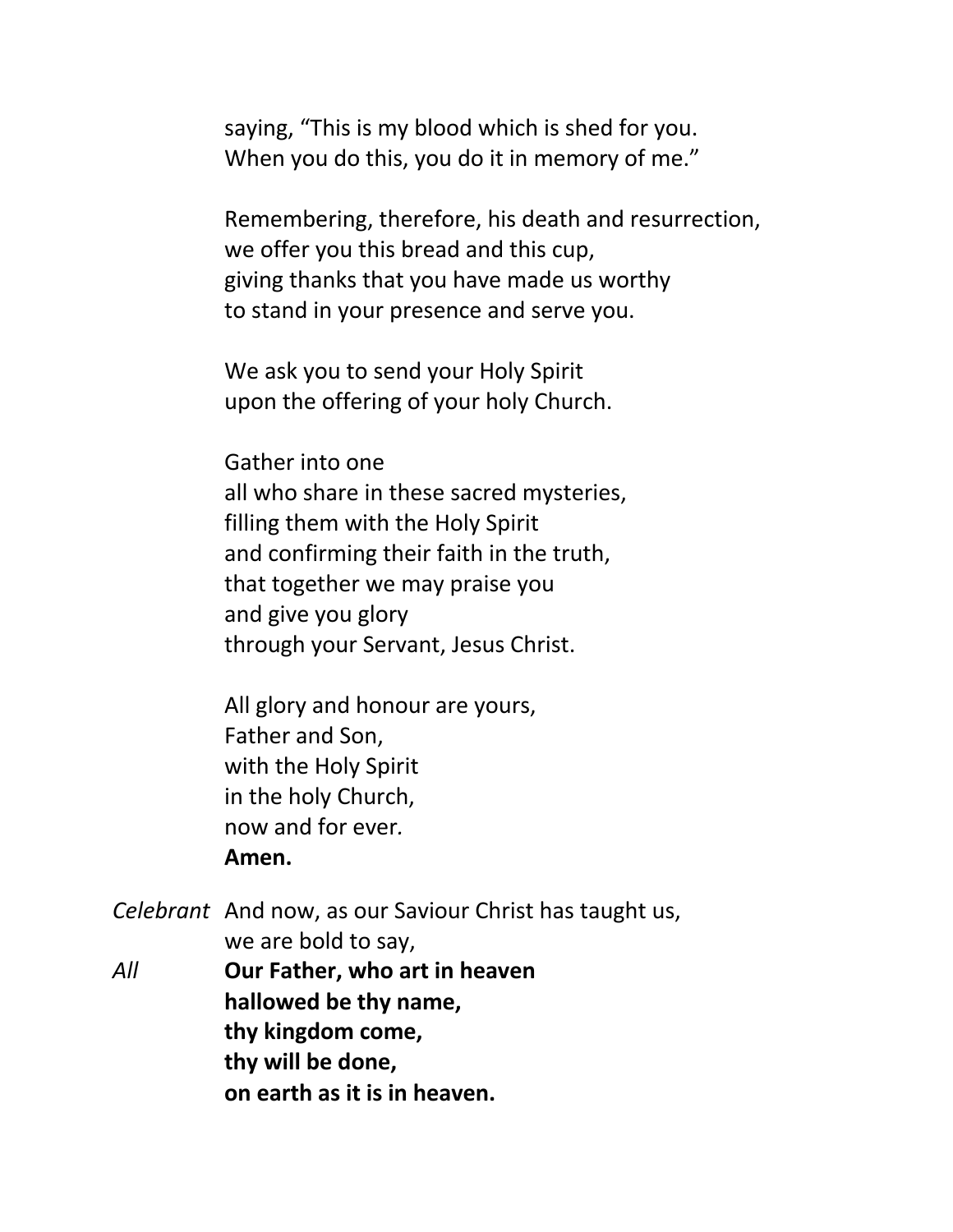**Give us this day our daily bread. And forgive us our trespasses, as we forgive those who trespass against us. And lead us not into temptation, but deliver us from evil. For thine is the kingdom, the power, and the glory, for ever and ever. Amen.** 

*Silence* 

#### **Breaking of Bread**

*Celebrant* Creator of all,

you gave us golden fields of wheat, whose many grains we have gathered and made into this one bread.

*All:* **So may your Church be gathered from the ends of the earth into your kingdom.** 

### **The Communion**

**Agnus Dei (sung) Jesus, Lamb of God, have mercy on us. Jesus, bearer of our sins, have mercy on us. Jesus, redeemer, redeemer of the world, give us your peace, give us your peace.** 

*Celebrant* The gifts of God for the People of God. *People* **Thanks be to God.**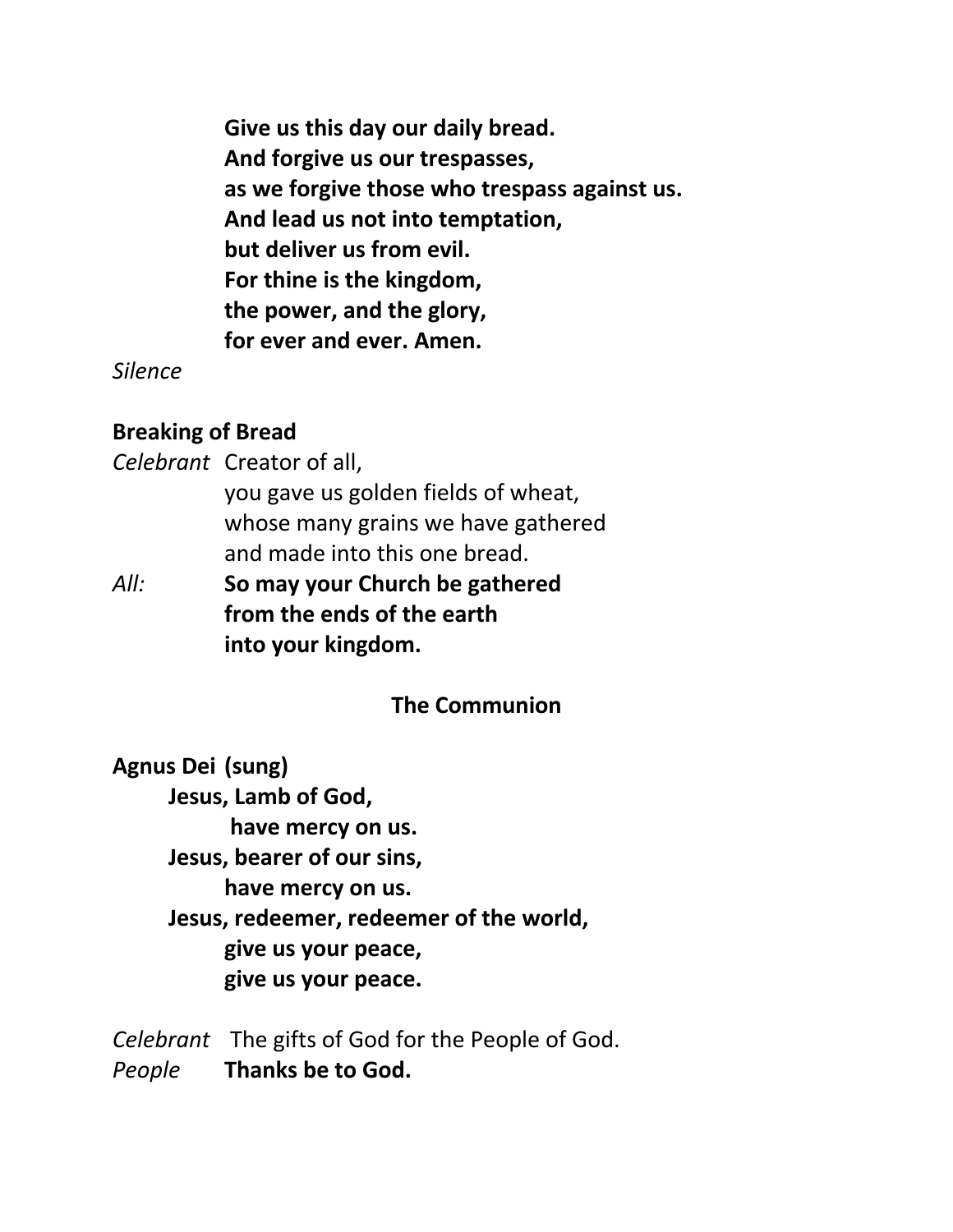### **Prayer for Spiritual Communion**

*(For those who choose not to receive Communion, or are following the service online)*

*Celebrant* Those wishing to do so may make their spiritual communion by joining in this prayer with me now:

> **My Jesus, I believe that you are in the Blessed Sacrament. I love you above all things, and I long for you in my soul. Since I cannot now receive you sacramentally, come spiritually into my heart. As though you have already come, I embrace you, and unite myself entirely to you; never permit me to be separated from you. Amen.**

#### **Hymn during Communion**

#435 vs. 1, 2, 5 – Take My Life, And Let it Be

Take my life and let it be consecrated, Lord, to thee. Take my moments and my days; let them flow in endless praise.

Take my hands and let them move at the impulse of thy love. Take my feet and let them be swift and beautiful for thee.

Take my love; my Lord, I pour at thy feet its treasure store. Take myself, and I will be ever, only, all for thee.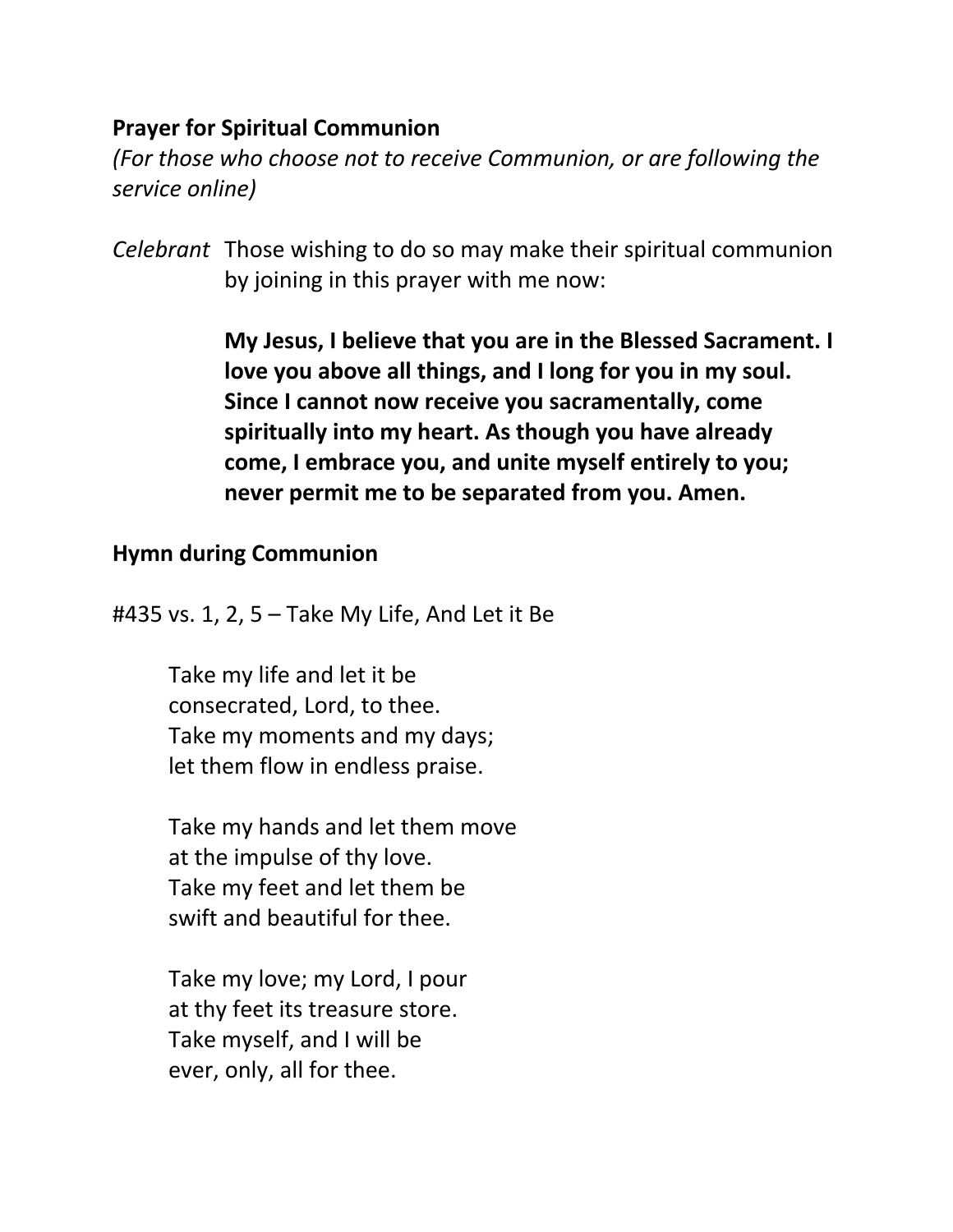#### **Prayer after Communion**

*Celebrant* God of power, we are nourished by the riches of your grace. Raise us to new life in your Son Jesus Christ and fit us for his eternal kingdom, that all the world may call him Lord. We ask this in his name. **Amen.**

#### **Doxology & Blessing**

*Celebrant* Glory to God,

*All* **whose power, working in us, can do infinitely more than we can ask or imagine. Glory to God from generation to generation, In the Church and in Christ Jesus, For ever and ever. Amen.**

*Celebrant* The peace of God which passes all understanding keep your hearts and minds in the knowledge and love of God and of his Son, Jesus Christ the Lord. And the blessing of God Almighty, the Father, the Son and the Holy Spirit, remain with you and the ones you love now and forevermore. **Amen.**

#### **Announcements**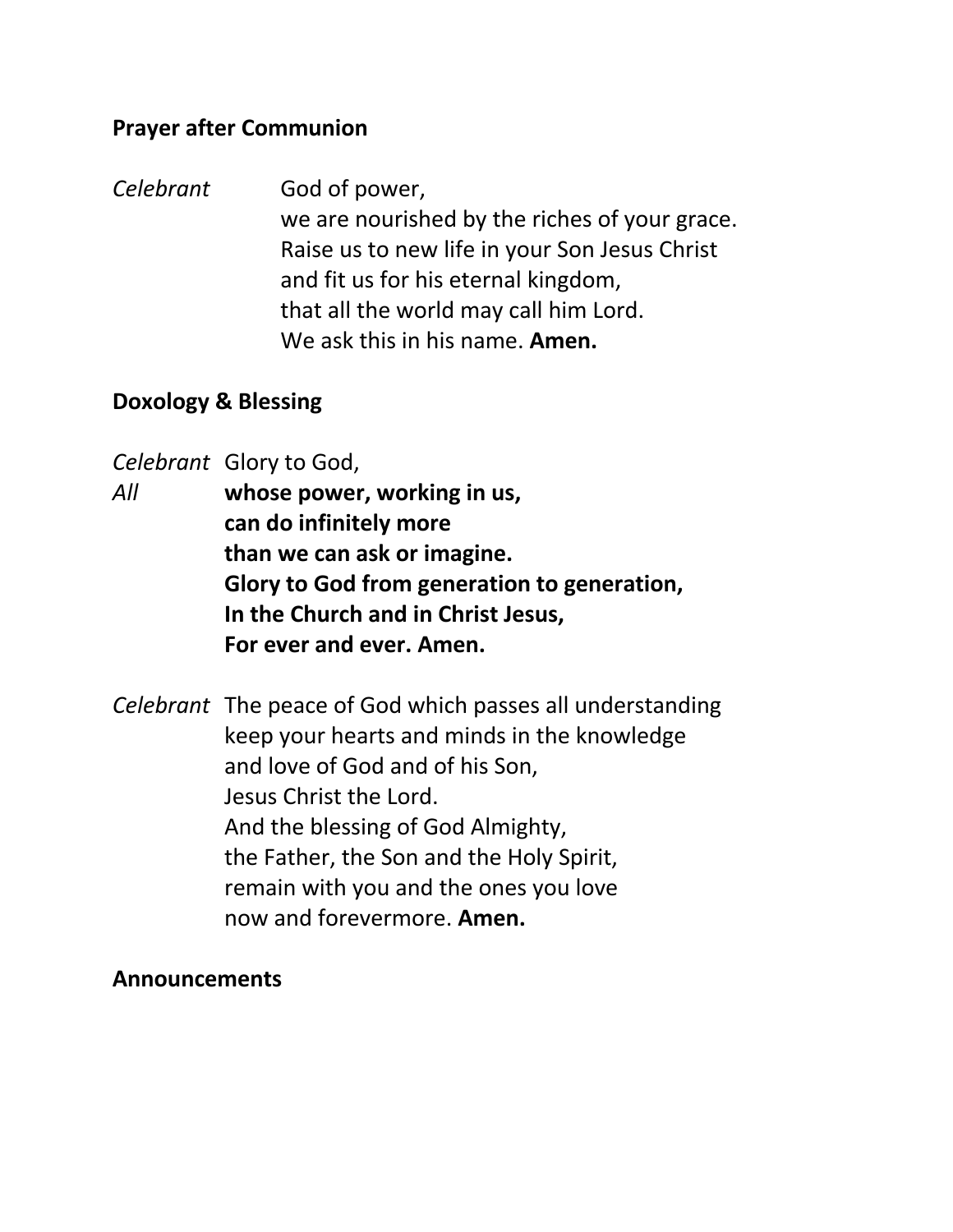**Closing Hymn** Praise to the Lord, the Almighty

Praise to the Lord, the Almighty, the King of creation! O my soul, praise him, for he is your health and salvation! Come, all who hear; now to his temple draw near, join me in glad adoration.

Praise to the Lord, above all things so wondrously reigning; sheltering you under his wings, and so gently sustaining! Have you not seen all that is needful has been sent by his gracious ordaining?

Praise to the Lord! O let all that is in me adore him! All that has life and breath, come now with praises before him. Let the Amen sound from his people again; gladly forever adore him.

*Celebrant* Go in peace to love and serve the Lord. *People* **Thanks be to God.** 

Postlude *Canon in B- Robert Schumann (1810-1856)*

All hymn texts reproduced with permission under CCLI #1146969

# *Announcements*

**Holy Baptism** – Today we celebrate the Holy Baptism of Lilah Ann Myall, Charlotte Rose Kahler and Reese Jaqueline Kahler. Please welcome their families and sponsors!

**Welcome! –** We are grateful to continue in-person worship together. We are in the GREEN STAGE of the Diocesan Reopening plan. Those who wish to maintain physical distancing during services may sit in a designated section. Please conduct a self-screening before coming to church. Singing of hymns is permitted.